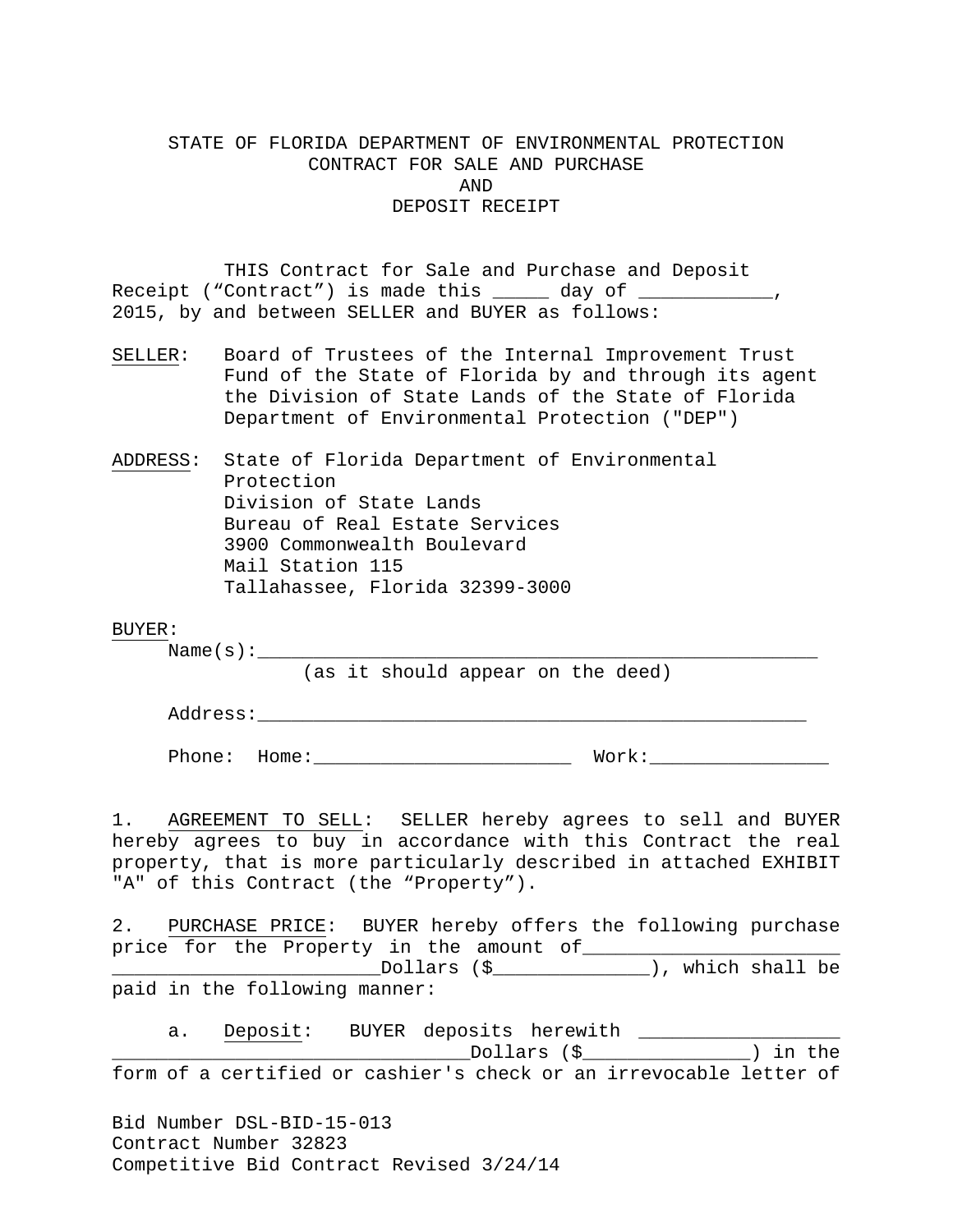credit from a financial institution as defined in Section 655.005, Florida Statutes, made payable to the State of Florida Department of Environmental Protection representing ten percent (10%) of the total purchase price as an earnest money deposit("Deposit").

b. Balance: At closing, BUYER shall be required to pay the balance of the purchase price in the amount of \_\_\_\_\_\_\_\_\_\_\_\_\_\_\_\_\_\_\_\_\_\_\_\_\_\_\_\_\_\_\_\_\_\_\_\_\_\_\_\_\_ Dollars(\$\_\_\_\_\_\_\_\_\_\_\_) by wire transfer of funds through a Federal Reserve Bank or other immediately available funds acceptable to SELLER, made payable to the State of Florida Department of Environmental Protection or SELLER'S designated closing agent.

3. TIME OF ACCEPTANCE: If this offer is not accepted by SELLER, the Deposit shall be returned to BUYER and this offer shall be null and void.

4. CLOSING, EXPENSES AND POSSESSION: This Contract shall be closed following approval by SELLER, and the deed delivered after<br>execution by SELLER. SELLER will deliver possession of the SELLER will deliver possession of the Property to BUYER at closing. The following are additional details of closing:

a. Time and Place: The closing shall be on or before 90 days after SELLER'S execution of this Contract. The date, time and place of closing shall be set by DEP.

b. Conveyance: At closing, SELLER will deliver to BUYER a fully executed quitclaim deed conveying the Property and any improvements in "AS IS, WHERE IS CONDITION," without warranties or representations, subject to a reservation in favor of the SELLER of an undivided three-fourths interest in phosphate, minerals and metals and an undivided one-half interest in all petroleum pursuant to Section 270.11, Florida Statutes.

c. Expenses: BUYER shall be responsible for and pay all closing costs associated with the Property including, but not limited to, advertising costs, appraisal costs, survey costs, documentary stamp tax on the deed, recording fees, abstract or title insurance fees, attorneys' fees and real estate brokerage fees. BUYER shall reimburse DEP at closing for any closing costs that are initially paid for by DEP. Any costs of sale incurred by SELLER or by other parties on behalf of SELLER shall be paid by separate certified or cashier's check made payable to the State of Florida Department of Environmental Protection or an escrow agent designated by DEP at the time of closing. SELLER may require that

Page 2 of 10 Bid Number DSL-BID-15-013 Contract Number 32823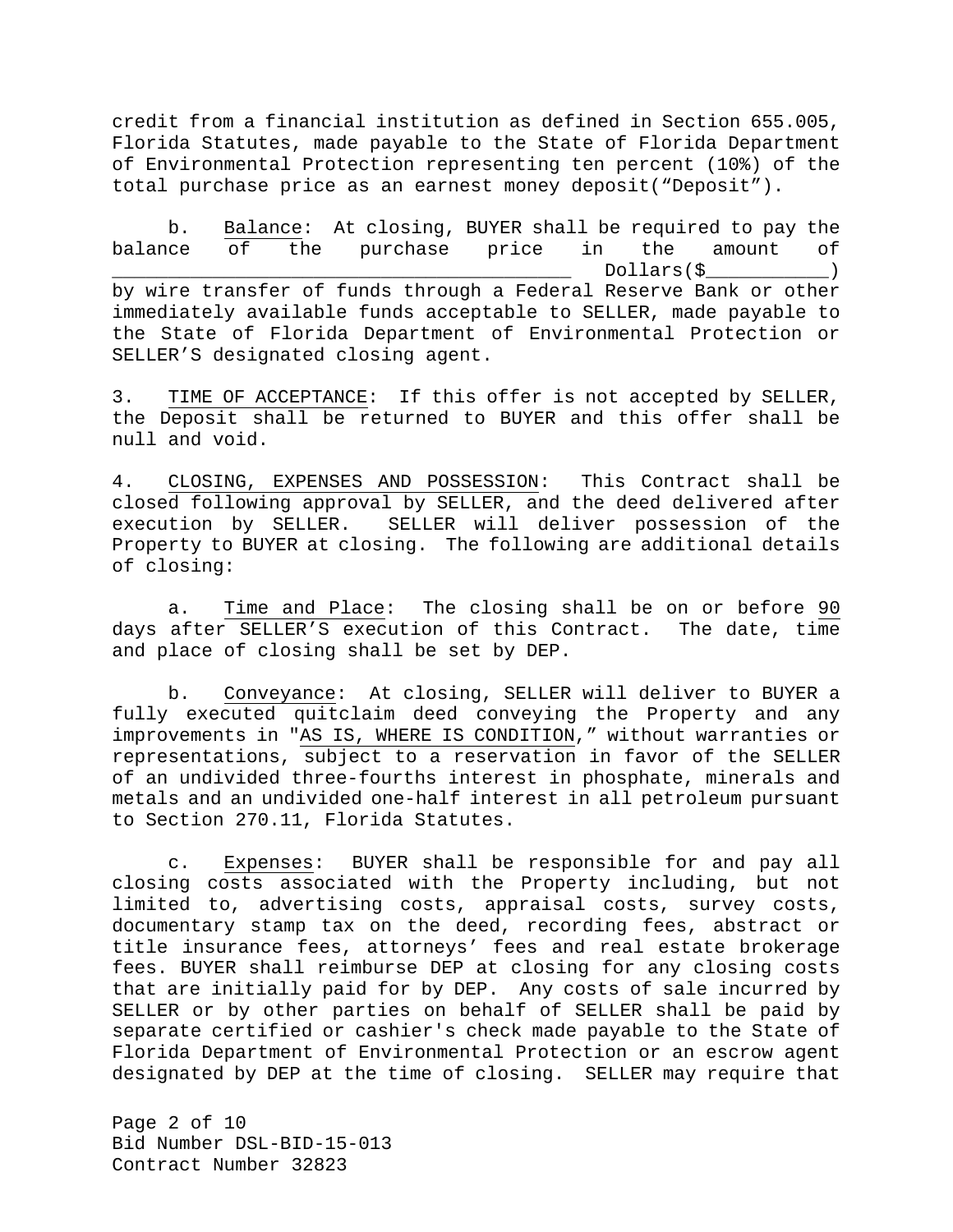the closing be processed by and through a title insurance company or other closing agent, designated by DEP, and BUYER shall pay any costs charged by such company or agent for this closing service. If BUYER obtains a survey of the Property, nothing contained therein shall affect the purchase price or terms of this Contract.

5. REAL ESTATE TAXES, EASEMENTS, RESTRICTIONS AND ENCUMBRANCES: BUYER agrees to pay all outstanding real estate taxes. BUYER agrees to take title to the Property subject to any outstanding taxes, special liens or assessments, comprehensive land use plans, zoning,<br>restrictions, prohibitions, permits, leases, tenancies and prohibitions, permits, leases, tenancies and encumbrances affecting the Property and other requirements imposed by governmental authority; restrictions, qualifications and matters appearing on the plat or otherwise common to the subdivision, restrictive covenants, public utility easements and all outstanding easements, reservations and other interests.

6. WETLANDS: Any wetlands on the Property may be subject to the permitting requirements of DEP, the applicable water management district or any other applicable permitting entity.

7. CONDITION OF THE PROPERTY: BUYER acknowledges that he has inspected the Property and agrees to accept the Property in "AS<br>IS, WHERE IS CONDITION." SELLER makes no warranties or IS, WHERE IS CONDITION." SELLER makes no warranties or representations whatever as to the condition of the Property or any improvements located thereon, or the fitness of either for any particular use or purpose.

8. RADON GAS: Radon is a naturally occurring radioactive gas that, when it has accumulated in a building in sufficient quantities, may present health risks to persons who are exposed to it over time. Levels of radon that exceed federal and state guidelines have been found in buildings in Florida. Additional information regarding radon and radon testing may be obtained from your county public health department.

9. RISK OF LOSS: In the event of any substantial damage to the Property (in excess of \$5,000) between the date of this Contract and the date of closing, SELLER shall have the option of restoring the damaged Property to its condition immediately prior to the occurrence causing the damage, in which event, BUYER shall complete the transaction as originally planned. If these repairs are not completed prior to closing date, closing will be extended until such time as the repairs are completed. If SELLER elects not to restore the damaged Property, BUYER'S sole remedy shall be the right to rescind this Contract by giving written notice to SELLER

Page 3 of 10 Bid Number DSL-BID-15-013 Contract Number 32823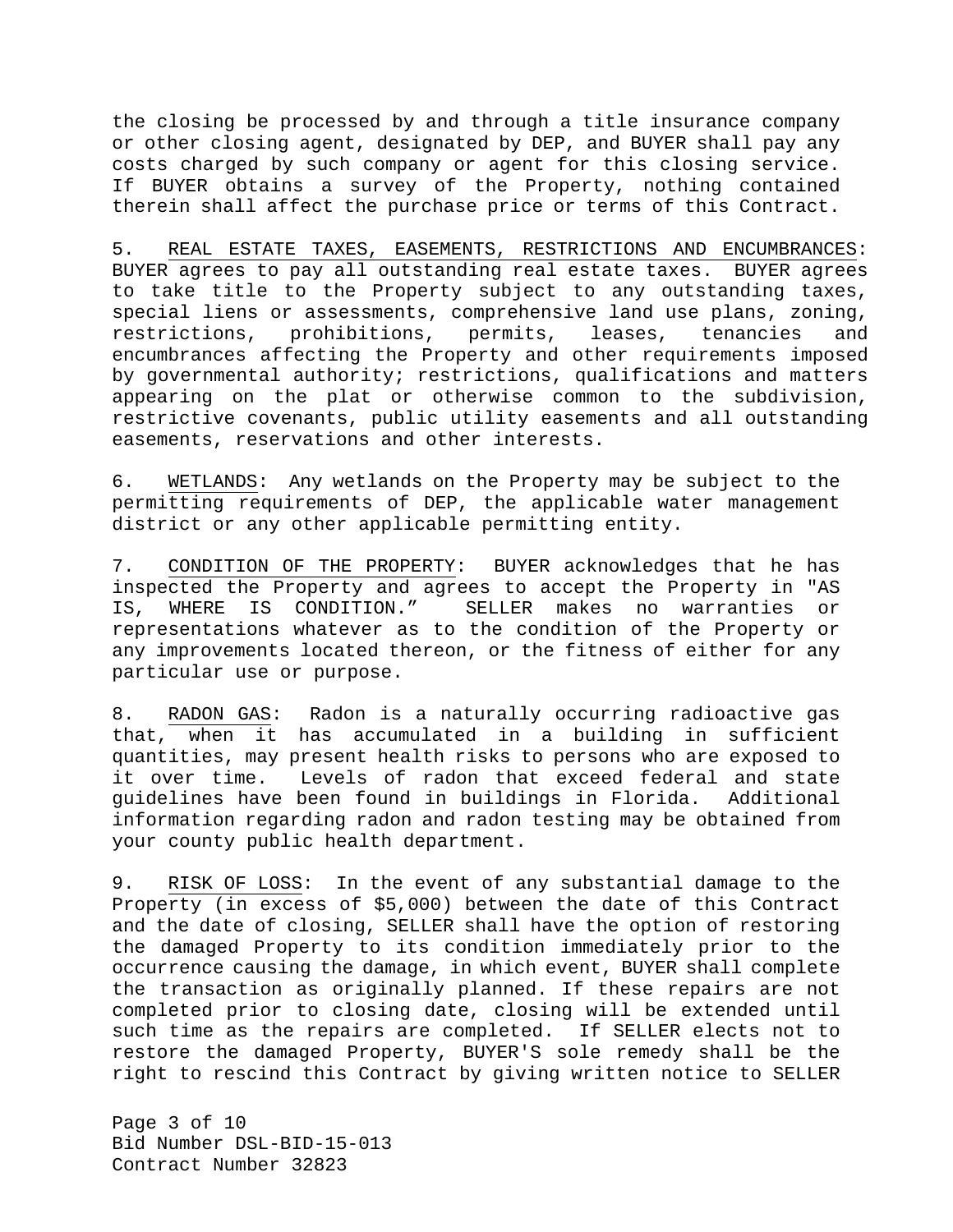and to receive a refund of the Deposit or, alternatively, to proceed to closing on the Property, as damaged, without adjustment in the purchase price. In the event of any lesser damage (\$5,000 or less), the parties shall proceed to closing as though no damage had occurred.

10. DEFAULT: If BUYER fails to close on or before the date set forth in paragraph 4.a. of this Contract, the Deposit may be retained by SELLER as agreed upon liquidated damages, consideration for execution of this Contract and in full settlement of any claims; whereupon this Contract shall be terminated and SELLER and BUYER shall be relieved of all obligations under this Contract; or SELLER, at SELLER'S option, may elect to specifically enforce this Contract. If SELLER fails to deliver the quit claim deed to BUYER on or before the closing date set forth in paragraph 4.a. of this Contract, BUYER may elect to receive the return of the Deposit, whereupon this Contract shall be terminated and BUYER and SELLER shall be relieved of all obligations under this Contract; or BUYER, at BUYER'S option, may seek specific performance.

11. SUCCESSORS: Upon execution of this Contract by BUYER, this Contract shall be binding upon and inure to the benefit of BUYER, his heirs, successors or assigns.

12. RECORDING: Neither this Contract nor any notice of it may be recorded in any county by any person.

13. ASSIGNMENT: This Contract shall not be assigned by BUYER without the prior written consent of SELLER.

14. TIME OF ESSENCE: Time is of the essence in the performance of this Contract.

15. AMENDMENTS: This Contract contains the entire agreement and all representations of the parties. No amendment will be effective except when reduced to writing signed by all parties. Notwithstanding the foregoing, the parties acknowledge that the legal description of the Property is based upon historic chain of title information, without the benefit of a current survey. The parties agree that if, in the opinion of SELLER, it becomes necessary to amend the legal description to correct errors, to more properly describe the Property, or to otherwise revise the legal description of the Property, the legal description to be used in the survey (if any) and in the closing instruments required by this Contract for the Property shall be revised by or at the

Page 4 of 10 Bid Number DSL-BID-15-013 Contract Number 32823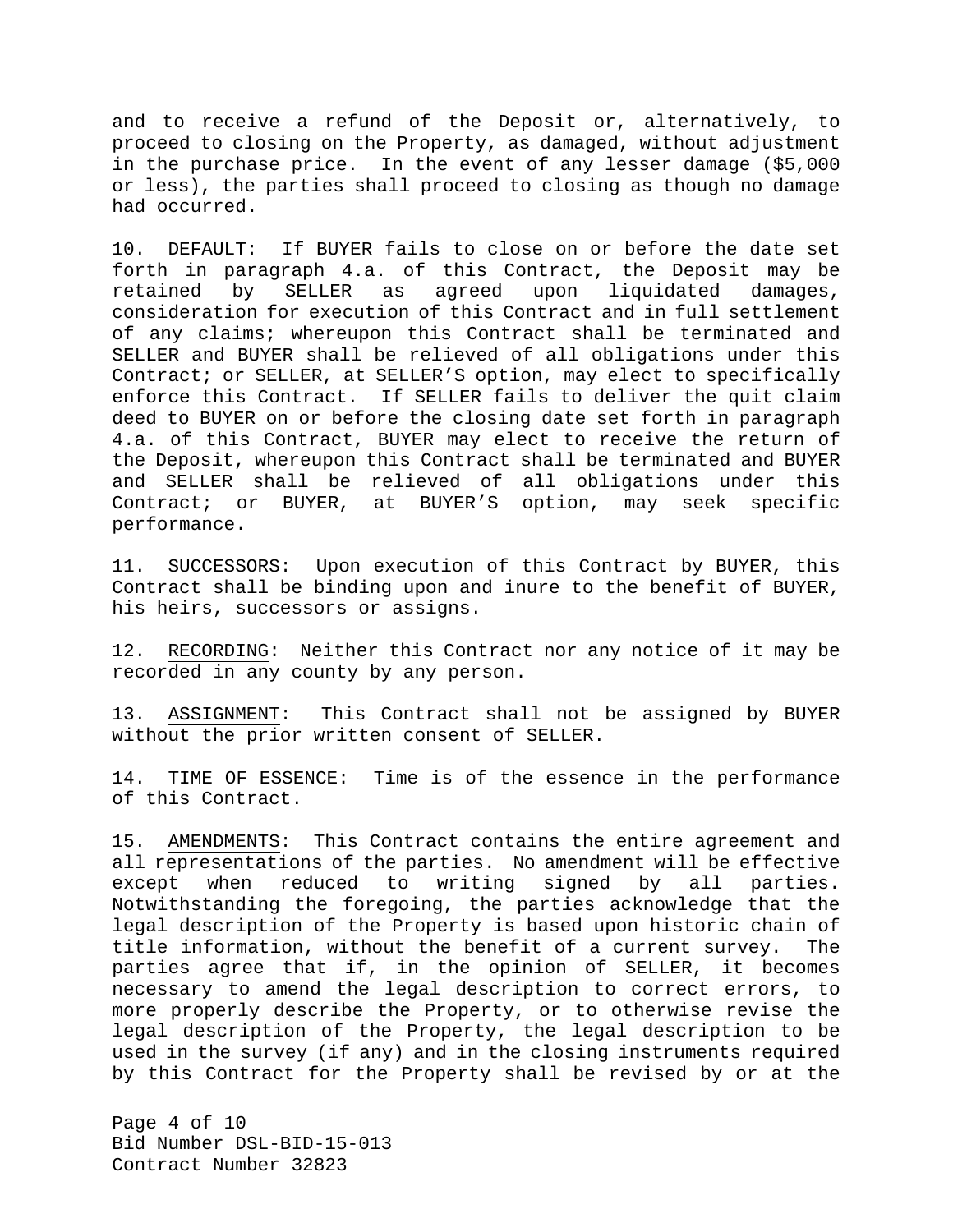direction of SELLER, and shall be subject to the final approval of SELLER. Anything to the contrary hereinabove notwithstanding. Anything to the contrary hereinabove notwithstanding, such a revision of the legal description of the Property shall not require a written amendment to this Contract. In such event, the SELLER'S execution and delivery of the closing instruments containing the revised legal description and the BUYER'S acceptance of said instruments and of the final survey (if any) containing the revised legal description shall constitute a full and complete ratification and acceptance of the revised legal description of the Property by the parties.

16. SURVIVAL: The covenants of this Contract will survive delivery and recording of deed and possession of the Property.

17. ACCEPTANCE OF OFFER: SELLER reserves the right to reject this offer. Therefore, this Contract shall not bind SELLER, DEP or the State of Florida in any manner unless or until it is approved and legally executed by SELLER.

18. ADDENDUM: Attached hereto as Exhibit "B" and incorporated herein by reference is an Environmental Disclosure and Release Addendum identifying certain petroleum contamination which may exist on the Property and confirms BUYER's responsibility to conduct an inspection of the Property, BUYER's acceptance of the Property in its AS IS, WHERE IS condition, BUYER's obligation to clean up the Property, and BUYER's release and indemnification of SELLER for any claims related to the conditions of the Property.

#### REMAINDER OF PAGE INTENTIONALLY LEFT BLANK.

Page 5 of 10 Bid Number DSL-BID-15-013 Contract Number 32823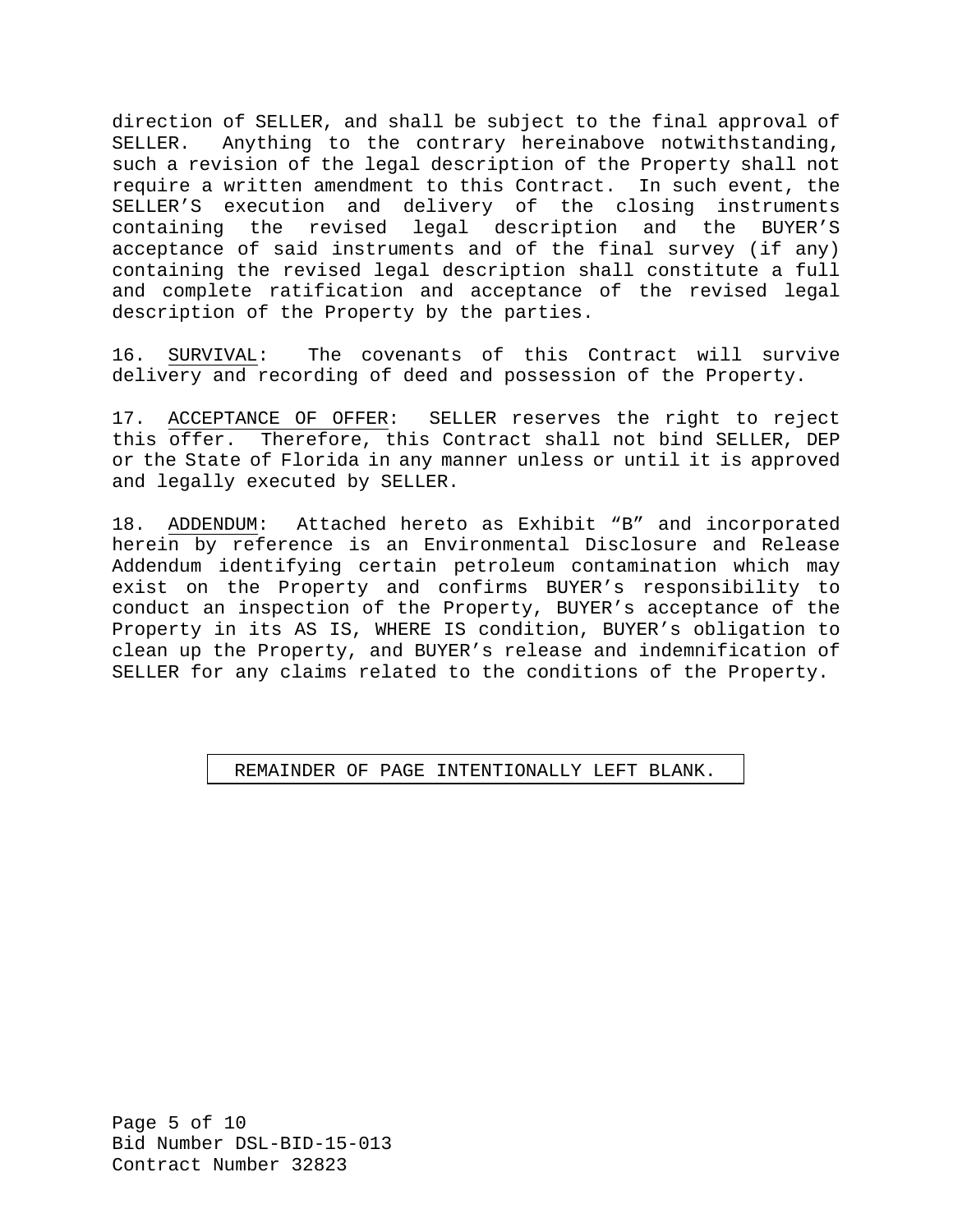The parties have caused this Contract to be executed on the day and year first above written.

#### "SELLER"

BOARD OF TRUSTEES OF THE INTERNAL IMPROVEMENT TRUST FUND OF THE STATE OF FLORIDA

 $\mathtt{By:}\underbrace{\hspace{2.5cm}}_{\rule{2.8cm}{0.2cm} \text{By:}}\underbrace{\hspace{2.3cm}}_{\rule{2.8cm}{0.2cm} \text{[SEAL)}}$  TITLE:\_\_\_\_\_\_\_\_\_\_\_\_\_\_\_\_\_\_\_\_ DIVISION OF STATE LANDS, STATE OF FLORIDA DEPARTMENT OF ENVIRONMENTAL PROTECTION

APPROVED AS TO FORM AND LEGALITY

 $BY:$ 

DEP ATTORNEY

"BUYER"

\_\_\_\_\_\_\_\_\_\_\_\_\_\_\_\_\_\_\_\_\_\_\_\_\_\_\_\_\_\_\_\_\_ (If a corporation, Name of BUYER)

\_\_\_\_\_\_\_\_\_\_\_\_\_\_\_\_\_\_\_\_\_\_\_\_\_\_\_\_\_\_\_\_\_

\_\_\_\_\_\_\_\_\_\_\_\_\_\_\_\_\_\_\_\_\_\_\_\_\_\_\_\_\_\_\_\_\_

\_\_\_\_\_\_\_\_\_\_\_\_\_\_\_\_\_\_\_\_\_\_\_\_\_\_\_\_\_\_\_\_\_

Signature of BUYER

Print/Type Name of BUYER

(If a corporation, title of person signing.) Affix corporate Seal if officer other than President is signing.

Page 6 of 10 Bid Number DSL-BID-15-013 Contract Number 32823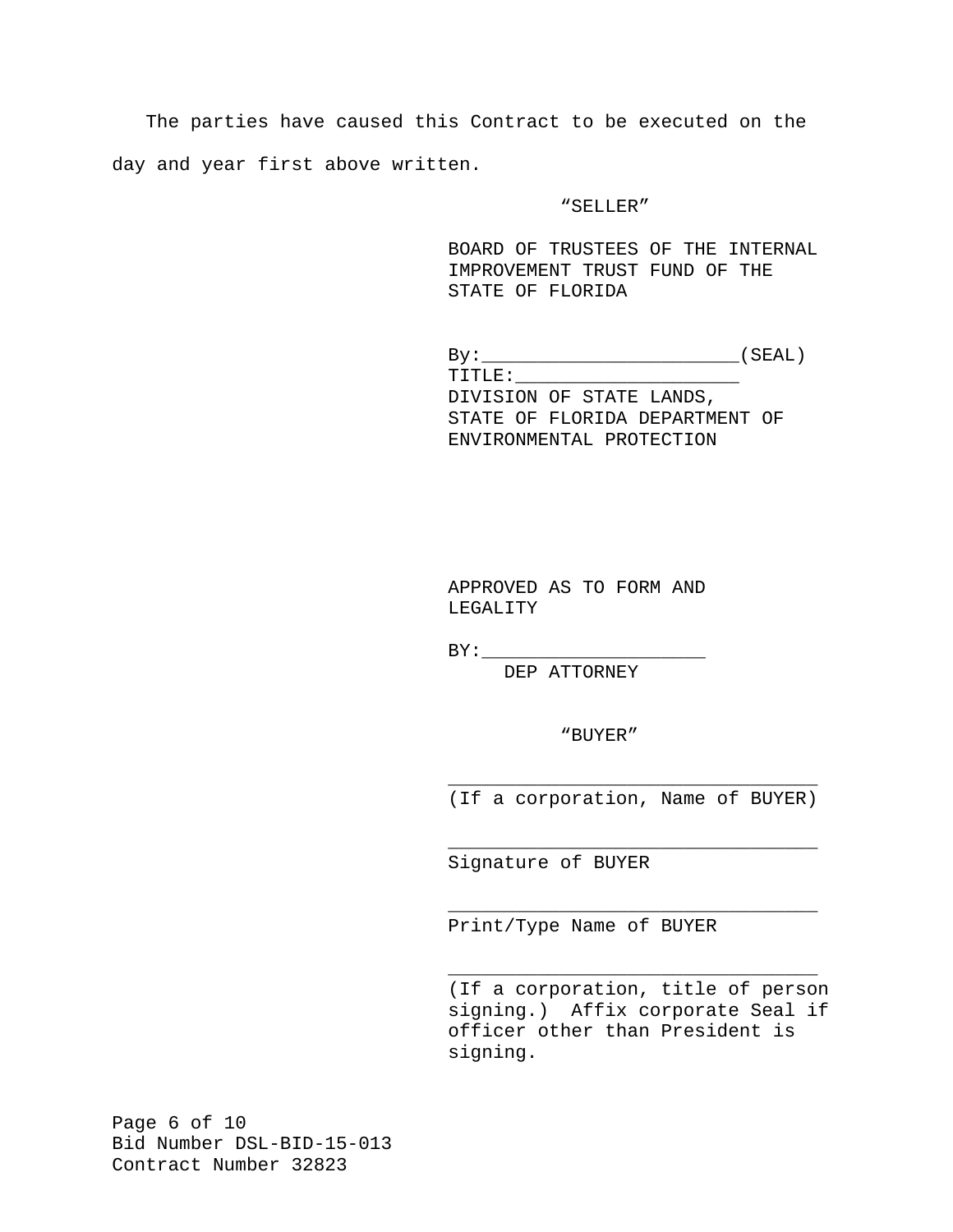### **EXHIBIT "A" LEGAL DESCRIPTION OF PROPERTY**

PARCEL 1: That certain piece, parcel or tract of land situate, lying and being in the City of Jacksonville, County of Duval and State of Florida, described as: The Southwest 35 feet of the Northeasterly 70 feet of Lot 2, Block 19, Brooklyn, according to plat thereof, recorded in Deed Book AJ, page 722, former public records, Duval County, Florida. LESS AND EXCEPT all sovereignty lands.

PARCEL 2: That certain piece, parcel or tract of land situate, lying and being in the City of Jacksonville, County of Duval and State of Florida, described as:

· Easterly 1/3 of Lot 2, (also known as the Northeast 35 feet of Lot 2), Block 19, Brooklyn, Plat Book 1, page 86, former public records, said portion of said lot being further described as fronting on Park Street 35 feet and running Southeasterly along the Northern side of said lot of the uniform width of 35 feet to the rear or Southeast side thereof. LESS AND EXCEPT all sovereignty lands.

PARCEL 3: That certain piece, parcel or tract of land situate and being in the City of Jacksonville, County of Duval and State of Florida, described as: The Northeasterly 6 feet of the Southeasterly 89 feet of Lot 7, and the Southwesterly 43.8 feet of the Southeasterly 89 feet of Lot 8, Block 19, Brooklyn, plat in Deed Book "P", page 379, and Plat Book 1, page 86, former public records,<br>more specifically described as follows: Starting at the intersection of the boundary line between Lots 7 and 8, Block 19, and the Northern boundary of Oak Street in Block 19, Brooklyn, run thence Southwesterly along the North boundary line of Oak Street 6 feet to an iron for a point of beginning; run thence Northwesterly parallel to<br>the lot line between Lots 7 and 8, a di stance of 89 feet the lot line between Lots  $7$  and  $8$ , a di stance of to an iron; run thence Northeasterly parallel to Oak Street a distance of 49.8 feet to an iron; run thence Southeasterly parallel to the Western boundary line of Lot 8 to an iron the North boundary of Oak Street; Southwesterly to point of beginning. LESS AND EXCEPT all sovereignty lands.

PARCEL 4: Part of the Southwest 35 feet of Lot 2, part of the Northeast 61 feet of Lot 3, the Southwest 35 feet of Lot 9, and the Northeast 61 feet of Lot 8, all in Block 1 9, Brooklyn, and more particularly described as: Beginning at a point in the Southeasterly line of Park Street, City of Jacksonville, Florida, as now established, 271 feet Southwesterly measured along the Southeasterly line

Page 7 of 10 Bid Number DSL-BID-15-013 Contract Number 32823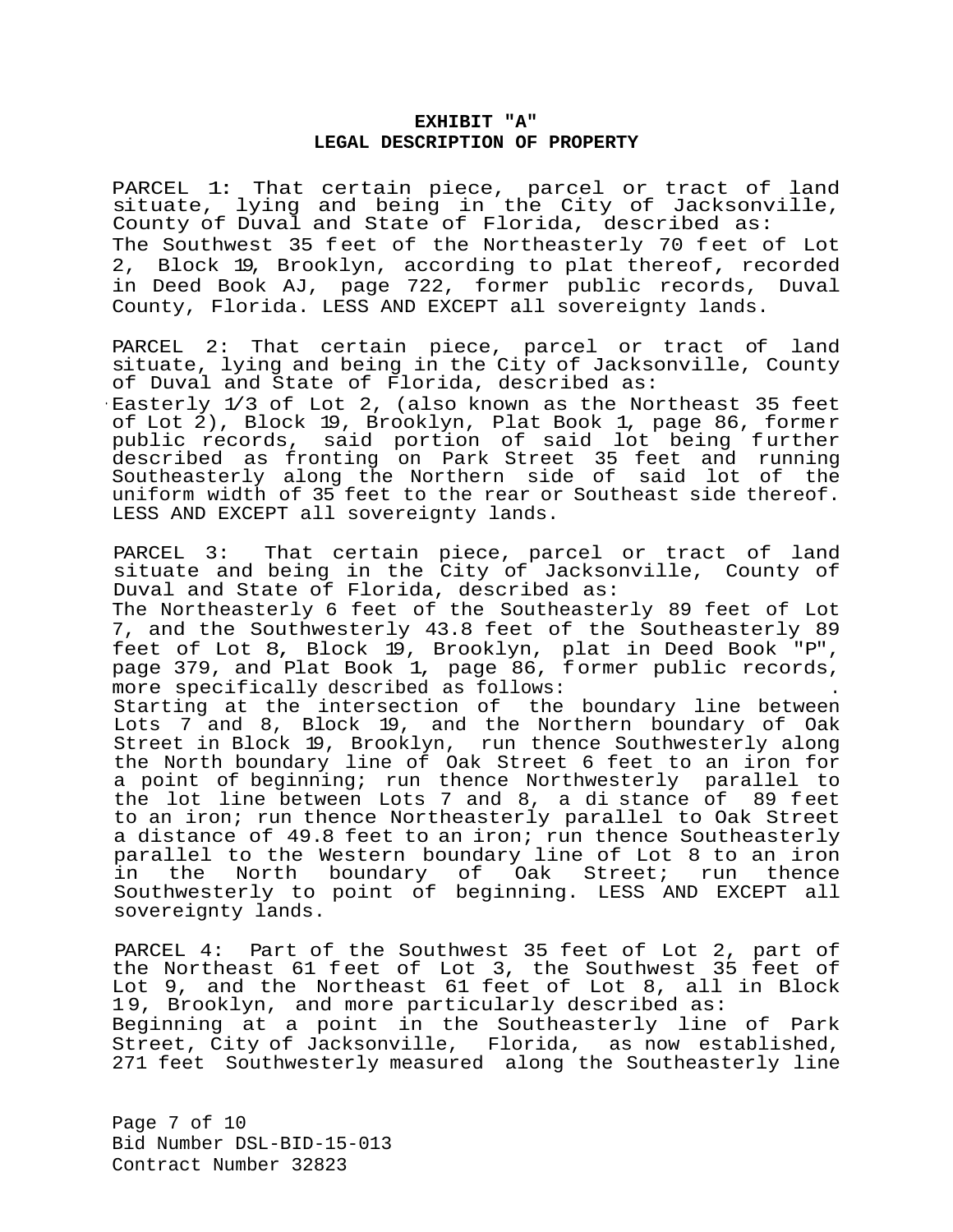of Park Street from the Southwesterly line of Jackson Street, running thence Southeasterly and parallel to the Northeasterly line of Dora Street, a distance of 196.5 feet, more or less, to the Northwesterly line of Oak Street, running thence Northeasterly along the Northwesterly line of Oak Street 96 feet, running thence Northwesterly parallel to the North- easterly line of Dora Street 196. 5 feet, more or less, to the South- easterly line of Park Street, running thence Southwesterly along the Southeasterly line of Park Street 96 feet to the point of beginning. LESS AND EXCEPT all sovereignty lands.

PARCEL 5: The Northeasterly 70 feet of Lot 9, Block 19, Brooklyn, according to plat recorded in Deed Book AJ, page 723, of the former public records, except that part thereof described in Deed Book 457, page 342, current public records. LESS AND EXCEPT all sovereignty lands.

May 22, 2014

Page 8 of 10 Bid Number DSL-BID-15-013 Contract Number 32823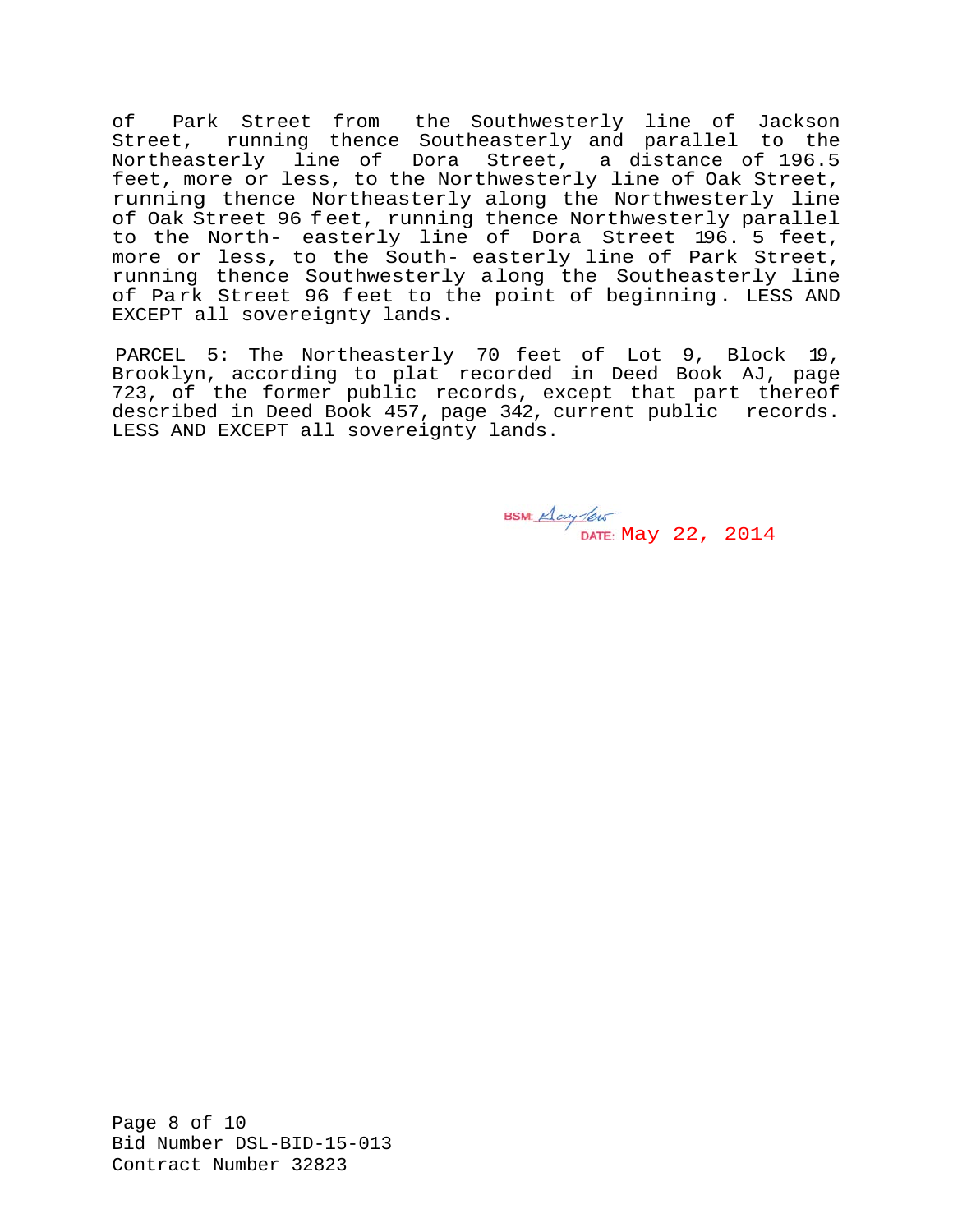# **EXHIBIT "B"**

## **ENVIRONMENTAL DISCLOSURE AND RELEASE ADDENDUM**

**THIS ENVIRONMENTAL DISCLOSURE AND RELEASE ADDENDUM** (this "Release") is made a part of and is specifically incorporated by reference into the Contract for Sale and Purchase ("Contract"), for the purchase of the property and the improvements commonly known as 227 Park Street, Jacksonville, Florida, and more particularly described in the attached Exhibit "A" to the Contract (the "Property"). This Release addendum is being signed simultaneously with the Contract. BUYER hereby acknowledges and agrees as follows:

SELLER has advised BUYER that the Property may be affected by petroleum contamination or other environmental hazards or conditions. Specifically, a 1,000-gallon, metal underground storage tank (UST) used initially for diesel storage, and later used for heating oil, was registered in January 1988 by the Florida Department of Health and Rehabilitation as being installed on the Property in 1956, as documented under Registered Facility #8839401. While Chapter 62-761.300(2)(e), Florida Administrative Code (F.A.C.), exempts "any storage tank system with a storage capacity of less than 30,000 gallons used for the sole purpose of storing heating oil for consumptive use on the premises where stored" from regulation and inspection, BUYER would still be responsible for rehabilitation of any petroleum contamination and/or other environmental hazards pursuant to Chapter 62-780, F.A.C. No documented discharges have been reported for the facility and the status of the UST is unknown. No soil or groundwater sampling has been conducted at the Property.

BUYER acknowledges that in the event any form of environmental contamination is discovered on the Property, BUYER will be solely responsible for complete site rehabilitation, and all areas contaminated with petroleum contamination, and/or other environmental hazards or conditions will be properly and thoroughly rehabilitated by BUYER at BUYER's own expense pursuant to Chapter 62-780, F.A.C. BUYER acknowledges that SELLER has advised BUYER to make its own evaluation of the Property. **BUYER acknowledges that it is the sole responsibility of BUYER to conduct any testing and sampling, remediation or restoration on the Property**.

BUYER also acknowledges that BUYER is buying the Property AS-IS, with no warranties nor representations from SELLER whatsoever. BUYER represents and warrants to SELLER that BUYER has made (or will make before closing on the purchase of the Property) its own inspection and evaluation of the Property to BUYER's complete satisfaction, and BUYER accepts the Property AS-IS at the time of closing. BUYER is electing to purchase the Property from SELLER in an AS-IS condition with full knowledge of the potential condition of the Property, the potentially serious health risks, and the potential liability that BUYER could incur as the owner of the Property for claims, losses, and damages arising out of any petroleum contamination, and/or other environmental hazards or conditions on the Property. BUYER agrees that the purchase price of the Property reflects the agreed upon value of the Property AS-IS taking into account the aforementioned disclosures.

BUYER further acknowledges that SELLER has not made and does not make any express or implied representations or warranties of any kind with respect to the environmental condition of the Property or whether the Property is in compliance with applicable local, state, or federal environmental or other laws, statutes, regulations, rules, ordinances, codes, or standards ("Laws"). BUYER hereby agrees not to pursue any claims, losses, or damages, against SELLER, or SELLER's officers, employees, representatives, agents, brokers, predecessors, successors, or assigns, arising out of or relating in any way to any violations of Laws, or for costs, fees, or expenses incurred in conducting investigations relating to Laws or the Property. In addition, to the fullest extent permitted by law, BUYER, for itself, and for all BUYER's invitees, agents, heirs, executors, devisees, and assigns hereby forever waives and fully releases SELLER, and SELLER's officers, employees, representatives, agents, brokers, predecessors, successors, and assigns (the "Released Parties") from and against any and all claims, causes of action, whether administrative or judicial, losses, costs (including any and all reasonable attorneys' fees, court costs, and reasonable costs of investigation, litigation, and settlement), expenses,

Page 9 of 10 Bid Number DSL-BID-15-013 Contract Number 32823